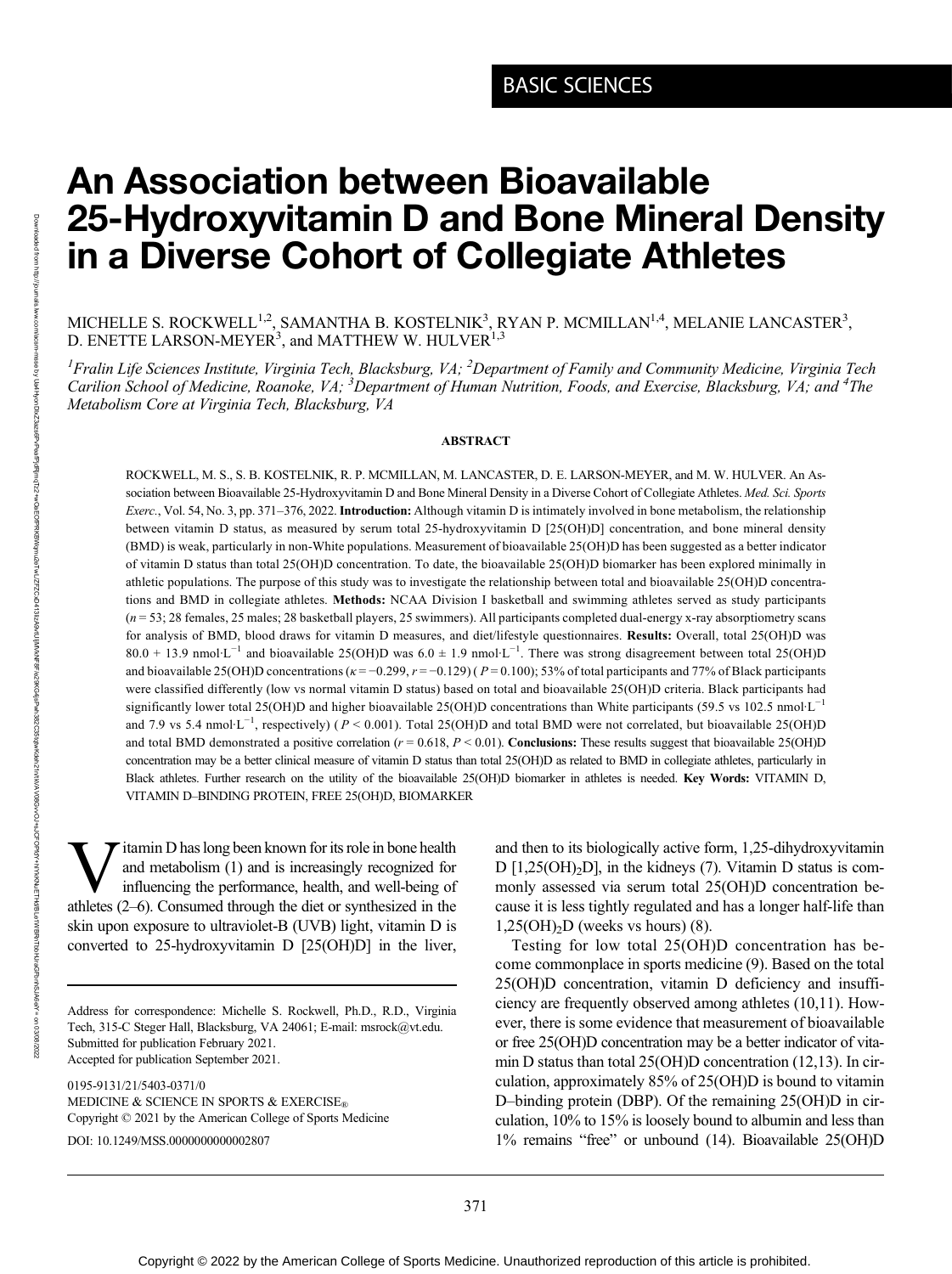reflects the 25(OH)D loosely bound to albumin plus free 25(OH)D because these forms are available for conversion to  $1,25(OH)<sub>2</sub>D$  and interaction with vitamin D receptors (VDR). The assessment of bioavailable 25(OH)D has been suggested to best reflect true vitamin D status and better correlate with health outcomes, including bone mineral density (BMD), particularly in Black and African American individuals (2,12,13,15).

Bone health is of high importance to athletes as stress fracture and acute fracture rank among the most common sports injuries (16,17). Further, athletes participating in non–weight bearing sports, such as swimming, have been shown to exhibit decreased BMD (18). Given the role of vitamin D in calcium and phosphorus metabolism, bone remodeling, and association with stress fracture risk in some studies (19–21), the maintenance of optimal vitamin D status is recommended to support athletes' bone health (22). Interestingly, some research does not support a relationship between total 25(OH)D and BMD in athletes (23–26). Allison et al. (15), for example, reported no relationship between total 25(OH)D and BMD in a racially diverse cohort of more than 600 male athletes. However, a significant positive association between bioavailable 25(OH)D and BMD was observed. Fields et al. (25), by contrast, were unable to confirm these findings in a small group of female collegiate athletes.

The purpose of the present study was to further explore the relationship between total 25(OH)D and bioavailable 25(OH)D concentrations, and BMD, in a racially diverse group of male and female collegiate athletes. Basketball and swimming athletes were selected for the investigation because of their differences in habitual training (weight bearing vs not) and expected differences in BMD.

## METHODS

Participants. Male and female student-athletes from an NCAA Division I program in Virginia (35° N latitude) volunteered to serve as participants for this study. Participants were  $\geq$ 18 yr of age and current members of the university's basketball or swimming teams. Participants self-reported their race and ethnicity. Those who had taken vitamin D or calcium supplements or medications that may influence vitamin D status or BMD in the previous 90 d were excluded from participating. This investigation was approved by the Institutional Review Board of Virginia Polytechnic Institute and State University (IRB no. 17-009), and all participants provided written, informed consent before the start of the study.

**Procedures.** Participants completed two sequential days of testing in April, at the conclusion of the competitive season for both teams. Day 1 of testing involved a health screening, diet and lifestyle questionnaires, and a blood draw for analysis of multiple vitamin D–related measures. On day 2 of testing, dual-energy x-ray absorptiometry (DXA) scans for analysis of BMD and body composition were completed. Participants fasted overnight and abstained from exercise for at least 12 h before both days of testing.

Diet and lifestyle questionnaires. Daily dietary vitamin D and calcium consumption were assessed using a food frequency questionnaire previously validated to assess vitamin D and calcium intakes in college-age women with anorexia nervosa (27). UVB exposure was assessed using a survey instrument based on a portion of the tool developed by Halliday et al. (28) for use with college athletes.

Blood sampling and analysis. Approximately 20 mL of blood was obtained from the antecubital vein. One tube was set aside for analysis of serum total 25(OH)D concentration, which took place within 2 d after blood draws at a Clinical Laboratory Improvement Amendments–certified commercial laboratory (LabCorp, Burlington, NC) using an immunochemiluminometric assay (DiaSorin Liaison, Saluggia, Italy). Remaining tubes were allowed to clot at room temperature in a vertical position for 20–30 min, centrifuged at 4°C for 15 min at 3200 rpm (Eppendorf 5810R, Hauppage, NY), and stored at −80°C for later analysis. Serum intact parathyroid hormone (PTH) was measured using an Immulite immunoassay 1000 analyzer (Siemens, Erlangen, Germany) and commercially available kits (Siemens, Erlangen, Germany). Commercial enzyme-linked immunosorbent assay (R&D Systems, Minneapolis, MN) was used for measurement of serum DBP concentration, and serum albumin concentration was measured via enzymatic–colorimetric assay (Thermo Fisher Scientific, Waltham, MA). The coefficient of variation was <8% for all analyses.

Calculation of bioavailable 25(OH)D [albumin-bound 25(OH)D + free 25(OH)D] was based on methodology developed by Vermeulen et al. (29) and adapted and validated by Powe et al. (14), based on the free hormone hypothesis.

Calculation equations were as follows:

$$
[\text{Free\,25(OH)D}] = \frac{[\text{Total\,25(OH)D}]}{1 + (K_{\text{Ab}} \times [\text{Alb}]) + (K_{\text{DBP}} \times [\text{DBP}])}
$$

 $[Bioavailable 25(OH)D] = [Free 25(OH)D] + [D<sub>Alb</sub>]$ 

 $= (K_{\text{alb}} \times [\text{Alb}] + 1) \times [\text{Free 25(OH)D}]$ 

where  $K_{\text{VDBP}}$  is the affinity constant between 25(OH)D and VDBP (i.e.,  $7 \times 108 \text{ M}^{-1}$ );  $K_{\text{Alb}}$  is the affinity constant between 25(OH)D and albumin (i.e.,  $6 \times 105 \text{ M}^{-1}$ ); and [Alb] is the concentration of albumin.

Total and bioavailable 25(OH)D were classified as low or normal (Table 1) (30–32).

Bone mineral density, body composition, and anthropometric measures. BMD measurement (total body, anteroposterior [AP] spine, and dual hip) and body composition (percent body fat and fat-free mass) were conducted in the morning after an overnight fast via a series of DXA scans (Lunar Prodigy Advance software version 8.10e; General Electric, Madison, WI). All DXA scans were conducted by a technician certified by the International Society for Clinical Densitometry and licensed by the Virginia Department of Health. The DXA scanner was calibrated daily before beginning scans. Body weight was measured to the nearest 0.1 lb on a digital scale (Model 5002; Scale-Tronix, White Plains,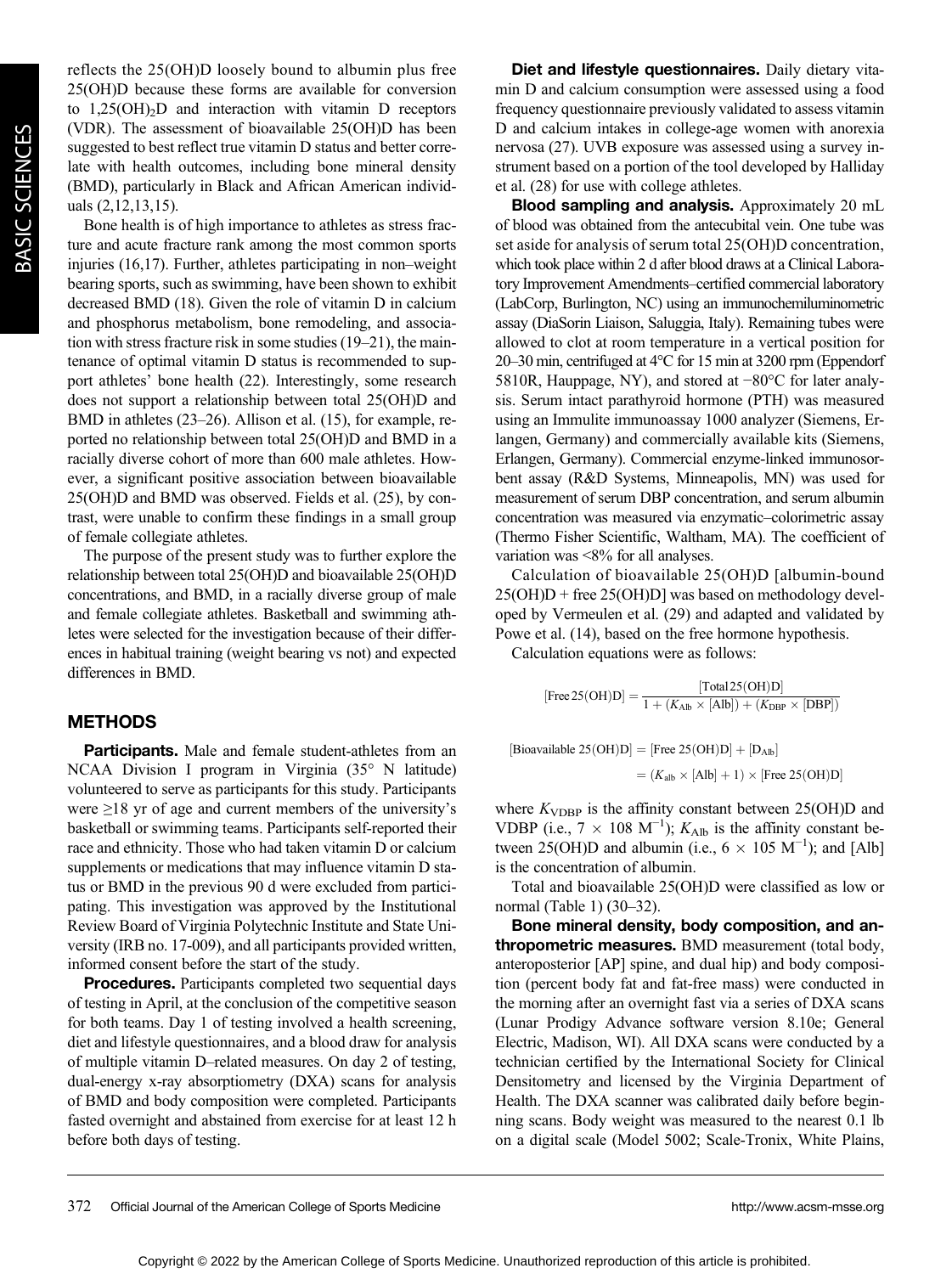TABLE 1. Classification of low vs normal total 25(OH)D and bioavailable 25(OH)D.

|                      | Low                                                                          | Normal                                 |
|----------------------|------------------------------------------------------------------------------|----------------------------------------|
| Total 25(OH)D        | Deficient: 0 to 49.9 nmol $L^{-1}$<br>Insufficient: 50 to 74.9 nmol $L^{-1}$ | $\geq$ 75 nmol $\cdot$ L <sup>-1</sup> |
| Bioavailable 25(OH)D | 0 to 4.9 nmol $L^{-1}$                                                       | $\geq$ 5 nmol $\cdot$ L <sup>-1</sup>  |

NY), and height was measured to the nearest 0.1 inch using a wall-mounted stadiometer (Scale-Tronix, Wheaton, IL).

Data analysis. Statistical Package for the Social Sciences (version 26; SPSS; Chicago, IL) was used for statistical analysis, with significance set at  $P \le 0.05$ . Descriptive statistics were expressed as mean  $\pm$  SD. Group differences (sex, race, and sport) were assessed via independent Student t-tests with Bonferroni correction applied. Asian participants were excluded from race-specific analyses because of low sample size  $(n = 2)$ . Pearson's correlation analysis was used to evaluate relationships among variables. Cohen's kappa statistic was used to evaluate agreement between total and bioavailable 25(OH) D classifications (low vs normal). Cohen's kappa results were interpreted as no agreement to slight agreement ( $\kappa$  = 0 to 0.20), fair to moderate agreement ( $\kappa$  = 0.21 to 0.60), and substantial to perfect agreement ( $\kappa = 0.61$  to 1.00) (33). Negative kappa values were interpreted as disagreement ( $\kappa = -0.10$  to 0) and strong disagreement  $\leftlt$  -0.10) (33).

## RESULTS

Fifty-three participants (28 females, 25 males; 28 basketball, 25 swimming) completed the study. Descriptive data about the participants are shown in Table 2.

Serum vitamin D and PTH concentration. Overall total 25(OH)D concentration was 80.0  $\pm$  34.8 nmol·L<sup>-1</sup> (Table 3). Seventy-four percent of participants  $(n = 39)$  were classified as having low vitamin D status (0 to 74.9 nmol⋅L<sup>-1</sup>; 11 deficient and 28 insufficient) and  $26\%$  ( $n = 14$ ) as normal (≥75 nmol·L−<sup>1</sup> ) based on total 25(OH)D concentration. Females had higher total 25(OH)D concentration than males (95.3 vs 62.8 nmol·L<sup>-1</sup>) ( $P < 0.001$ ); swimming participants had higher total 25(OH)D than basketball participants  $(97.5 \text{ vs } 65.0 \text{ nmol·L}^{-1})$  ( $P < 0.001$ ); and White participants had higher total 25(OH)D concentration than Black participants (102.5 vs 59.5 nmol·L<sup>-1</sup>) ( $P < 0.001$ ). Overall PTH

TABLE 3. Vitamin D metabolite concentrations.

| Vitamin D Metabolite                                                        | Mean $\pm$ SD                       | Range                        |
|-----------------------------------------------------------------------------|-------------------------------------|------------------------------|
| Total 25(OH)D (nmol·L <sup>-1</sup> )<br>DBP (µg·mL <sup>-1</sup> )         | $80.0 \pm 34.8$<br>$181.3 \pm 47.2$ | 18.9-187.5<br>$31.7 - 279.0$ |
| Bioavailable $25(OH)D$ (nmol $-L^{-1}$ )<br>Free $25(OH)D$ (nmol $L^{-1}$ ) | $6.0 \pm 1.9$<br>$0.0378 \pm 0.009$ | $12 - 92$<br>0.0091-0.0812   |

was 4.14 pmol⋅L<sup>-1</sup>, with no differences between groups and no association with total 25(OH)D. No participants exhibited elevated PTH  $($ >7.0 pmol·L<sup>-1</sup> $)$ .

Low bioavailable serum 25(OH)D concentration was observed in 19% ( $n = 10$ ) of participants. Bioavailable 25(OH)D did not differ by sex (6.2 nmol·L<sup>-1</sup> for males vs 5.8 nmol·L<sup>-1</sup> for females) or sport (6.6 nmol⋅L<sup>-1</sup> for swimming vs 5.7 nmol⋅L<sup>-1</sup> for basketball). However, Black participants had significantly higher bioavailable 25(OH)D than White participants (7.9 vs 5.4 nmol⋅L<sup>-1</sup>) ( $P < 0.05$ ). There were no significant group differences in DBP (211.2  $\mu$ g·mL<sup>-1</sup> for White participants vs 172.9 μg·mL<sup>-1</sup> for Black participants,  $P = 0.44$ ; 225.16 μg·mL<sup>-1</sup> for swimming vs 171.8  $\mu$ g·mL<sup>-1</sup> for basketball, P = 0.32; 173.77 μg·mL<sup>-1</sup> for males vs 227.98 μg·mL<sup>-1</sup> for females,  $P = 0.39$ ).

Based on total 25(OH)D vs bioavailable 25(OH)D classifications (Table 1) in the overall group,  $53\%$  ( $n = 28$ ) were classified differently, with 32% ( $n = 8$ ) of White participants and 76.9% ( $n = 20$ ) of Black participants varying in classification.

Total serum 25(OH)D concentration was moderately correlated with dietary calcium and dietary vitamin D ( $r = 0.475$ ) and  $r = 0.424$ , respectively) ( $P \le 0.05$ ), but not with leisure time sun exposure or tanning bed use. Bioavailable 25(OH)D, DBP, and PTH were not associated with dietary calcium, dietary vitamin D, leisure time sun exposure, or tanning bed use.

Association between vitamin D metabolites and bone mineral density. Table 4 summarizes the BMD results by sport, race, and sex. All participants demonstrated normal total BMD based on T-score except for two female swimmers who showed evidence of osteopenia (T-scores of  $-1.4$  and  $-1.9$ ). There was no significant relationship between total 25(OH)D concentration and total BMD ( $r = -0.256$ ,  $P = 0.221$ ), but total 25(OH)D concentration was negatively correlated with AP spine and dual hip BMD ( $r = -0.444$  and  $r = -0.409$ , respectively,  $P < 0.05$ ). Bioavailable 25(OH)D concentration was positively

TABLE 2. Anthropometric, dietary intake, and ultraviolet-B exposure in NCAA Division I basketball and swimming study participants.

|                                                           | Overall $(N = 53)$        | Basketball ( $n = 28$ )  |                          | Swim $(n = 25)$         |                          |
|-----------------------------------------------------------|---------------------------|--------------------------|--------------------------|-------------------------|--------------------------|
| Sex                                                       | Male ( $n = 25$ )         | Male ( $n = 14$ )        | Female $(n = 14)$        | Male ( $n = 11$ )       | Female $(n = 14)$        |
| Age (yr)                                                  | $19.9 \pm 1.3$            | $19.9 \pm 0.4$           | $19.7 \pm 0.3$           | $20 + 0.2$              | $19.8 \pm 0.4$           |
| Race                                                      | 25 White/26 Black/2 Asian | 0 White/14 Black/0 Asian | 3 White/11 Black/0 Asian | 8 White/1 Black/2 Asian | 14 White/0 Black/0 Asian |
| Height (cm)                                               | $179.3 \pm 12.9$          | $191.8 \pm 3.4^a$        | $173.2 \pm 3.4$          | $181.5 \pm 4.3$         | $171.3 \pm 1.6$          |
| Weight (kg)                                               | $77.8 \pm 15.8$           | $92.4 \pm 4.1^{b}$       | $69.7 \pm 4.0$           | $82.9 \pm 2.2$          | $67.3 \pm 2.0$           |
| Body fat $(%)$                                            | $20.0 \pm 6.0$            | $15.5 \pm 0.8$           | $23.7 \pm 1.2$           | $14.1 \pm 0.5^{c}$      | $25.5 \pm 1.2$           |
| Fat-free mass (kg)                                        | $60.3 \pm 21.2$           | $79.7 \pm 2.8$           | $49.3 \pm 4.6$           | $71.1 \pm 1.5$          | $53.4 \pm 5.0$           |
| Dietary calcium (mg)                                      | 1230.3 ± 154.1            | $260.4 \pm 55.7^d$       | $532 + 95.6^{\circ}$     | $2319.8 \pm 315.2$      | $2042.6 \pm 234.0$       |
| Dietary vitamin D (IU)                                    | $430.8 \pm 47.5$          | $169.5 \pm 31.2^{\circ}$ | $358.6 \pm 49.6^{\circ}$ | $752.2 \pm 122.5$       | $511.9 \pm 96.5$         |
| Tanning bed use in last 3 months (yes)                    |                           |                          |                          |                         |                          |
| Leisure time outdoors in last 3 months $(h \cdot d^{-1})$ | $0.59 \pm 0.28$           | $0.16 \pm 0.48$          | $0.44 \pm 0.21$          | $0.73 \pm 0.19$         | $0.91 \pm 0.22$          |

<sup>a</sup>Significant difference between female basketball and female swim participants ( $P < 0.01$ ).

 $b$ Significant difference between female basketball participants ( $P < 0.05$ ).

<sup>c</sup>Significant difference between female swim participants ( $P < 0.05$ ).

 $\sigma$ Significant difference between male and female swim participants ( $P < 0.05$ ).

#### BIOAVAILABLE 25(OH)D AND BMD IN ATHLETES Medicine & Science in Sports & Exercise<sup>®</sup> 373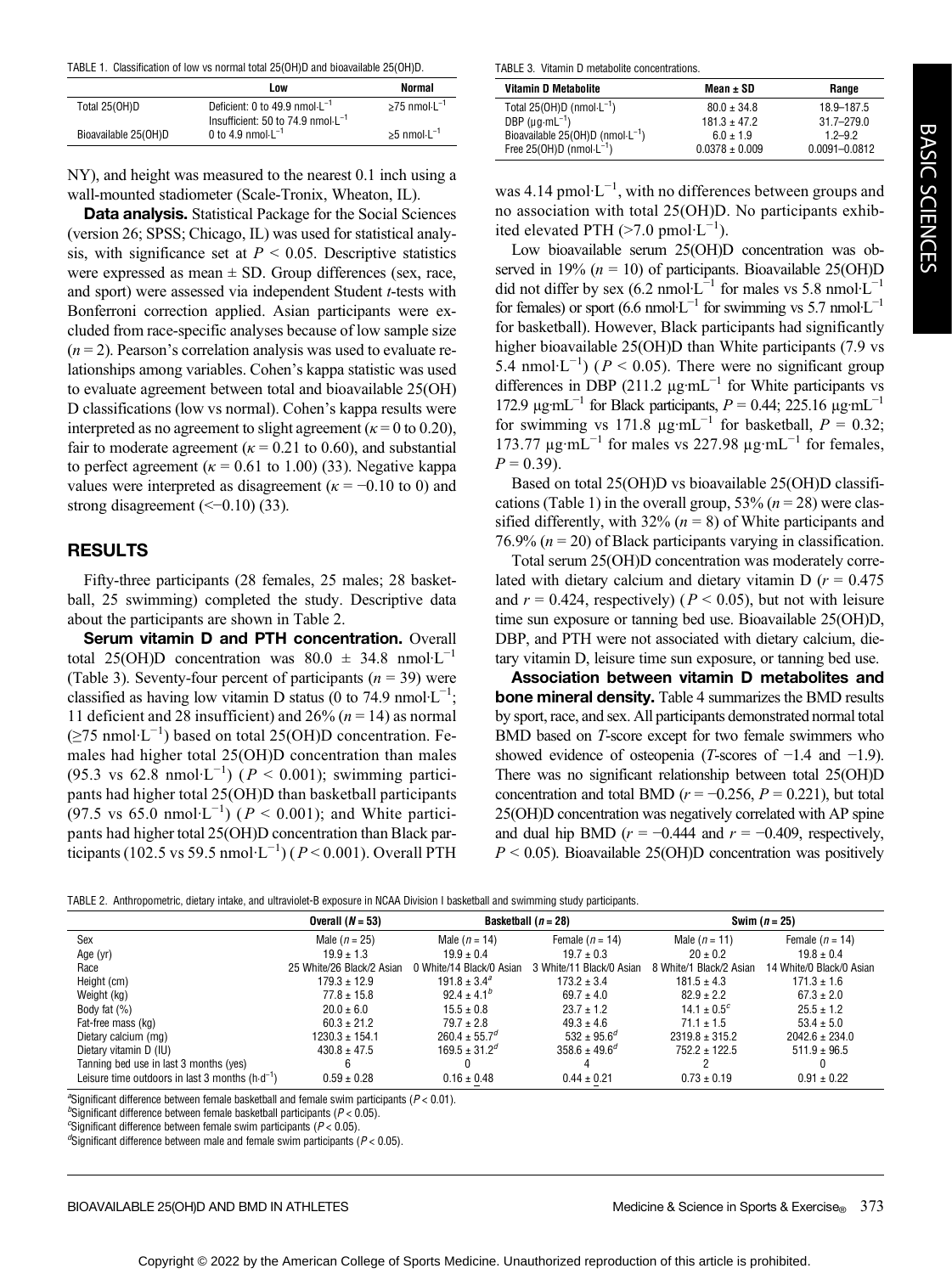|                                                                                                                                                               |                   |                     |                   | Race                |                   | Sex                            |                   |
|---------------------------------------------------------------------------------------------------------------------------------------------------------------|-------------------|---------------------|-------------------|---------------------|-------------------|--------------------------------|-------------------|
| Body Composition Measures Overall (Mean ± SD) Basketball (Mean ± SD) Swim (Mean ± SD) Black (Mean ± SD) White (Mean ± SD) Male (Mean ± SD) Female (Mean ± SD) |                   |                     |                   |                     |                   |                                |                   |
| Total BMD $(g \cdot cm^{-2})$                                                                                                                                 | $1.388 \pm 0.290$ | $1.547 \pm 0.246^a$ | $1.209 + 0.227$   | $1.549 \pm 0.248^b$ | $1.235 \pm 0.248$ | $1.518 \pm 0.245^c$            | $1.272 \pm 0.281$ |
| AP spine BMD $(g \cdot cm^{-2})$                                                                                                                              | 1.429 ± 0.272     | $1.600 \pm 0.215^a$ | $1.238 \pm 0.189$ | $1.603 \pm 0.220^b$ | $1.263 \pm 0.212$ | $1.517 \pm 0.240^c$            | $1.351 \pm 0.279$ |
| Dual hip BMD $(q \cdot cm^{-2})$                                                                                                                              | $1.366 \pm 0.316$ | $1.539 \pm 0.275^a$ | $1.172 \pm 0.238$ | $1.535 \pm 0.265^b$ | $1.206 \pm 0.285$ | $1.457 \pm 0.287$ <sup>c</sup> | $1.284 \pm 0.323$ |

<sup>a</sup>Significant difference between basketball and swimming participants ( $P < 0.05$ ).  $b$ Significant difference between Black and White participants ( $P < 0.05$ ).

<sup>c</sup>Significant difference between male and female participants ( $P < 0.05$ ).

correlated with total BMD ( $r = 0.618$ ,  $P \le 0.05$ ), AP spine, and dual hip BMD ( $r = 0.596$  and  $r = 0.641$ , respectively,  $P < 0.05$ ). PTH was not associated with BMD at any site.

## **DISCUSSION**

In collegiate swimming and basketball athletes, we report no association between total serum 25(OH)D concentration, the common measure of vitamin D status, and total BMD. However, a positive association between bioavailable 25(OH)D in serum and total BMD was observed. Although 74% of participants exhibited low total 25(OH)D concentration, only 19% had low bioavailable 25(OH)D. There was less agreement between total and bioavailable 25(OH)D in Black athletes compared with White athletes. These results suggest that bioavailable 25(OH)D may be a better biomarker of vitamin D status than total 25(OH)D as related to bone health in athletes, and that current clinical practices may overestimate low vitamin D status in this population.

Assessment of vitamin D status. Bioavailable 25(OH) D reflects the amount of active vitamin D available for biological activity through interaction with VDR. By contrast, approximately 85% of total 25(OH)D is bound to DBP, which inhibits biological activity of 25(OH)D (34). Multiple (13–15), but not all, studies (25,35) have showed no association between total 25(OH)D and bioavailable 25(OH)D concentrations, likely because of the individual variation in DBP concentration. Single nucleotide polymorphisms in the DBP gene, known as the globulin complex (GC), are a key factor in this variation (34,36).

In the present study, there was no relationship between bioavailable and total serum 25(OH)D concentrations, nor between DBP and total 25(OH)D concentrations. Over half of participants classified with low total 25(OH)D were not classified similarly using bioavailable 25(OH)D. Although the cutoff we used for low versus normal bioavailable 25(OH)D is a preliminary recommendation based on limited evidence (32), there is reason to believe that in the clinical setting, athletes' vitamin D status may be misdiagnosed based on the biomarker being tested. Because the assessment of vitamin D status is so common among athletic populations and subsequent overtreatment with vitamin D supplements has the potential to cause harm (8,38), further research to identify the utility of bioavailable 25(OH)D for athletes is needed. Currently, assessment of DBP and bioavailable 25(OH)D is not readily available in commercial laboratory settings.

Relationship between vitamin D status and bone mineral density. Vitamin D plays an integral role in bone metabolism through enhancing intestinal and renal calcium absorption and promoting bone remodeling (37). However, several studies have identified no relationship between total 25(OH)D concentration and BMD (12,13,26). Our findings confirm those of Allison et al. (15) who observed an association between bioavailable 25(OH)D, but not total 25(OH)D, and BMD at multiple sites in professional male athletes in Qatar, and in studies involving nonathlete populations (13,14).

It is not clear why higher total 25(OH)D concentration was associated with lower BMD at two regional sites (AP spine and hip). High-dose vitamin D supplementation has been shown to negatively affect PTH and BMD in other studies (38,39), so it is possible that participants in this study previously took high dose vitamin D supplements, although they confirmed not using any vitamin D supplements for 90 d before the start of the study and none showed abnormal PTH. By contrast, bioavailable 25(OH)D concentration was found to be positively with total BMD at these same sites.

Weight-bearing exercise is known to enhance BMD (22). Nevertheless, stress fracture and other bone-related disorders are common among athletes (17), and well-trained athletes in non–weight bearing sports have higher rates of reduced BMD (40). Swimming participants in the present study had significantly lower BMD at all sites than basketball athletes, and two showed BMD indicative of osteopenia. Improving vitamin D status is widely promoted as a means of enhancing bone health in athletes (22). To address the independent contribution of vitamin D deficiency to decreased bone health and to design interventions to improve BMD, clinicians must be able to assess true vitamin D status.

Racial differences in vitamin D status. Compared with White participants, Black participants in the current investigation had significantly lower total 25(OH)D, a finding that is well documented in the literature (41,42). Black participants also had significantly higher BMD than White participants, which is also commonly observed (43). These findings illustrate the vitamin D paradox; that is, Black individuals experience better bone health and a lower rate of fracture compared with White individuals despite apparently inferior vitamin D status (41). Given this paradox, the clinical relevance of low total 25(OH)D for Black populations has been questioned (15,41,44).

Bioavailable 25(OH)D may be particularly valuable in assessing true vitamin D status of Black individuals. Despite having lower total 25(OH)D concentration, we observed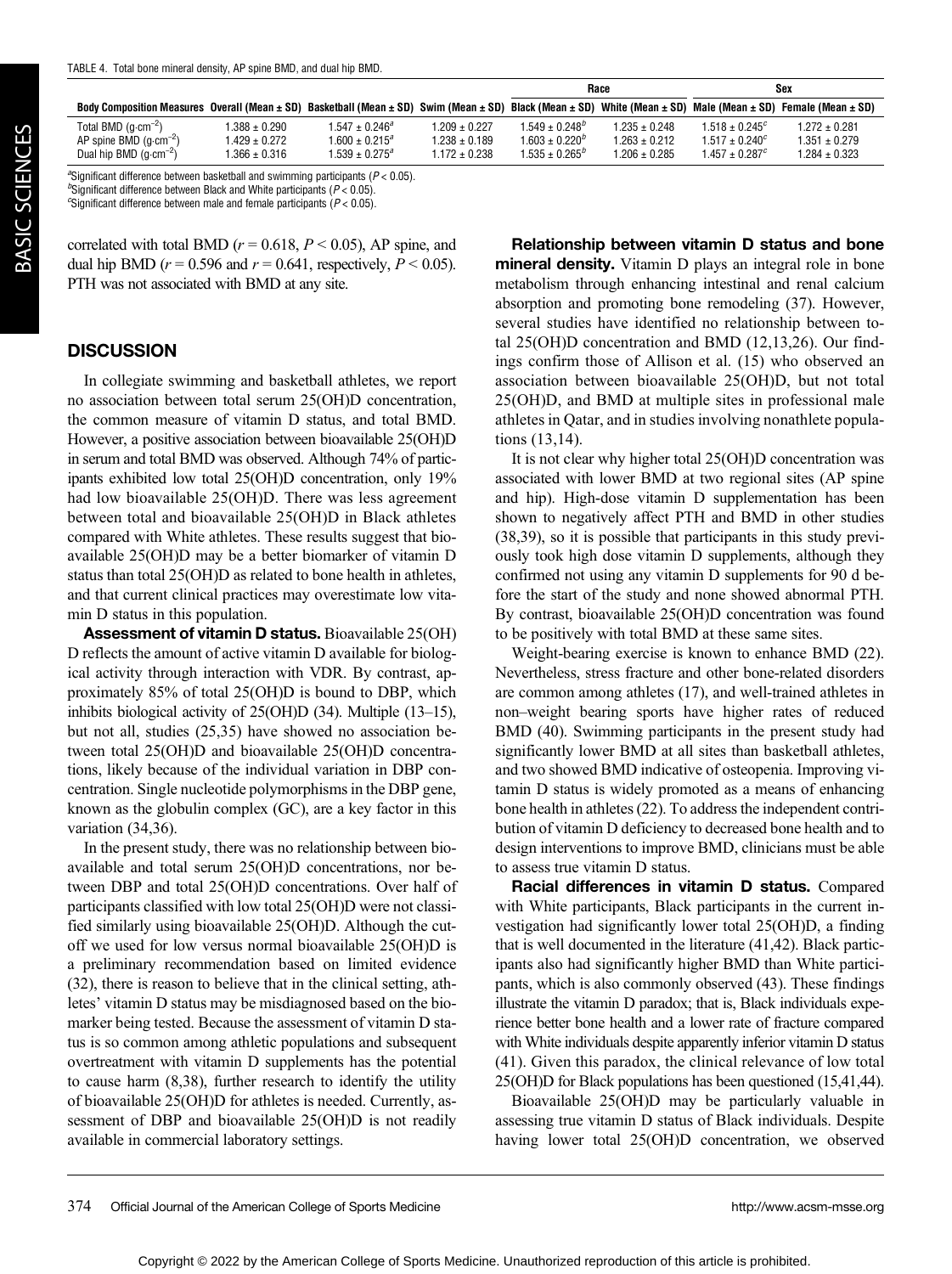significantly higher bioavailable 25(OH)D concentration in Black compared with White athletes. Furthermore, Black participants were more likely to be classified differently based on total and bioavailable 25(OH)D than White participants. Racial differences in the globulin complex single nucleotide polymorphism rs7041 and rs4588 that influence the DBP concentration have been identified previously in the general population (44). Future investigations should explore vitamin D genetics in athletes and their relationship with vitamin D metabolites, BMD, and other aspects of health and performance.

Strengths and limitations. This study was one of the first to explore the bioavailable 25(OH)D biomarker in collegiate athletes. The inclusion of racially diverse participants from two sports with varying typical BMD is another strength, although one potential limitation is that racial breakdown was not balanced between sports. Consideration of diet and UVB and their relationship to vitamin D metabolite concentrations adds to the literature on vitamin D status and athletes. The main limitation of this preliminary research is a modest sample size, which somewhat limited statistical analysis and generalizability of results. We also assessed vitamin D status and BMD only at one time point, which was postseason for both sports and in early spring when UVB vitamin D synthesis is extremely minimal at our latitude. The food frequency questionnaire we used (27) was validated in women with a diagnosed eating disorder, a potential limitation because our participants were men and women who did not have the same diagnosis. However, the instrument developed by Taylor et al. (27) is very similar to that developed by Halliday et al. (28) in collegiate athletes. Given the similarity of these tools and the documented challenges associated with evaluating vitamin D content of foods and in validating a vitamin D–specific assessment nstrument (3,45), we feel confident that our assessment of

#### **REFERENCES**

- 1. Wicinski M, Adamkiewicz D, Adamkiewicz M, et al. Impact of vitamin D on physical efficiency and exercise performance—a review. Nutrients. 2019;11(11):2826.
- 2. Owens DJ, Allison R, Close GL. Vitamin D and the athlete: current perspectives and new challenges. Sports Med. 2018;48(1 Suppl):3-16.
- 3. Todd JJ, Pourshahidi LK, McSorley EM, Madigan SM, Magee PJ. Vitamin D: recent advances and implications for athletes. Sports Med. 2015;45(2):213–29.
- 4. He CS, Fraser WD, Tang J, et al. The effect of 14 weeks of vitamin D3 supplementation on antimicrobial peptides and proteins in athletes. J Sports Sci. 2016;34(1):67–74.
- 5. Rockwell MS, Frisard MI, Rankin JW, et al. Effects of seasonal vitamin D3 supplementation on strength, power, and body composition in college swimmers. Int J Sport Nutr Exerc Metab. 2020;30(2):165–73.
- 6. Larson-Meyer E. Vitamin D supplementation in athletes. Nestle Nutr Inst Workshop Ser. 2013;75:109–21.
- 7. Jeon SM, Shin EA. Exploring vitamin D metabolism and function in cancer. Exp Mol Med. 2018;50(4):1-14.
- 8. Dirks NF, Ackermans MT, Lips P, et al. The when, what & how of measuring vitamin D metabolism in clinical medicine. Nutrients. 2018;10(4):482.
- 9. Rockwell M, Hulver M, Eugene E. Vitamin D practice patterns in National Collegiate Athletic Association Division I Collegiate Athletics Programs. J Athl Train. 2020;55(1):65–70.

dietary vitamin D intake is a good estimation of actual intake. Finally, although we report acceptable assay variance, challenges with measurement of vitamin D metabolites are well documented (46), and some have suggested that the assessment of DBP via polyclonal assay is superior to the monoclonal assay analysis that we and others have used (47).

#### **CONCLUSIONS**

In summary, there was strong disagreement between total serum 25(OH)D concentration, the common biomarker of vitamin D status, and bioavailable 25(OHD) concentration in a racially diverse cohort of collegiate athletes. Biomarker disagreement was greater in Black participants than White participants, potentially because of variation in vitamin D genetics. Bioavailable 25(OH)D concentration was associated with higher total, AP spine, and hip BMD, but total 25(OH)D concentration was not related to total BMD and was negatively associated with AP spine and hip BMD. Further research to explore the utility of the bioavailable 25(OH)D biomarker in racially diverse collegiate athletes is needed. In particular, exploration of vitamin D genetics and relationships between genetics, vitamin D biomarkers, and multiple aspects of health and performance may inform the assessment of vitamin D status in athletes and prevent overtreatment.

The authors thank the student-athletes for their participation in the study. This research was supported, in part, by the Center for Transformative Research on Health Behaviors at the Fralin Biomedical Research Institute at Virginia Tech Carilion and the Fralin Life Sciences Institute at Virginia Tech.

The authors have no conflicts of interest to report and declare that results are presented clearly, honestly, and without fabrication, falsification, or inappropriate data manipulation.

Results of the present study do not constitute endorsement by the American College of Sports and Medicine.

- 10. Farrokhyar F, Tabasinejad R, Dao D, et al. Prevalence of vitamin D inadequacy in athletes: a systematic-review and meta-analysis. Sports Med. 2015;45(3):365–78.
- 11. de la Puente Yagüe M, Collado Yurrita L, Ciudad Cabañas MJ, Cuadrado Cenzual MA. Role of vitamin D in athletes and their performance: current concepts and new trends. Nutrients. 2020; 12(2):579.
- 12. Bikle D, Bouillon R, Thadhani R, Schoenmakers I. Vitamin D metabolites in captivity? Should we measure free or total 25(OH)D to assess vitamin D status? J Steroid Biochem Mol Biol. 2017; 173:105–16.
- 13. Johnsen MS, Grimnes G, Figenschau Y, Torjesen PA, Almås B, Jorde R. Serum free and bio-available 25-hydroxyvitamin D correlate better with bone density than serum total 25-hydroxyvitamin D. Scand J Clin Lab Invest. 2014;74(3):177–83.
- 14. Powe CE, Ricciardi C, Berg AH, et al. Vitamin D–binding protein modifies the vitamin D–bone mineral density relationship. J Bone Miner Res. 2011;26(7):1609–16.
- 15. Allison RJ, Farooq A, Cherif A, Hamilton B, Close GL, Wilson MG. Why don't serum vitamin D concentrations associate with BMD by DXA? A case of being 'bound' to the wrong assay? Implications for vitamin D screening. Br J Sports Med. 2018;52(8):522–6.
- 16. Fredericson M, Jennings F, Beaulieu C, Matheson GO. Stress fractures in athletes. Top Magn Reson Imaging. 2006;17(5):309–25.